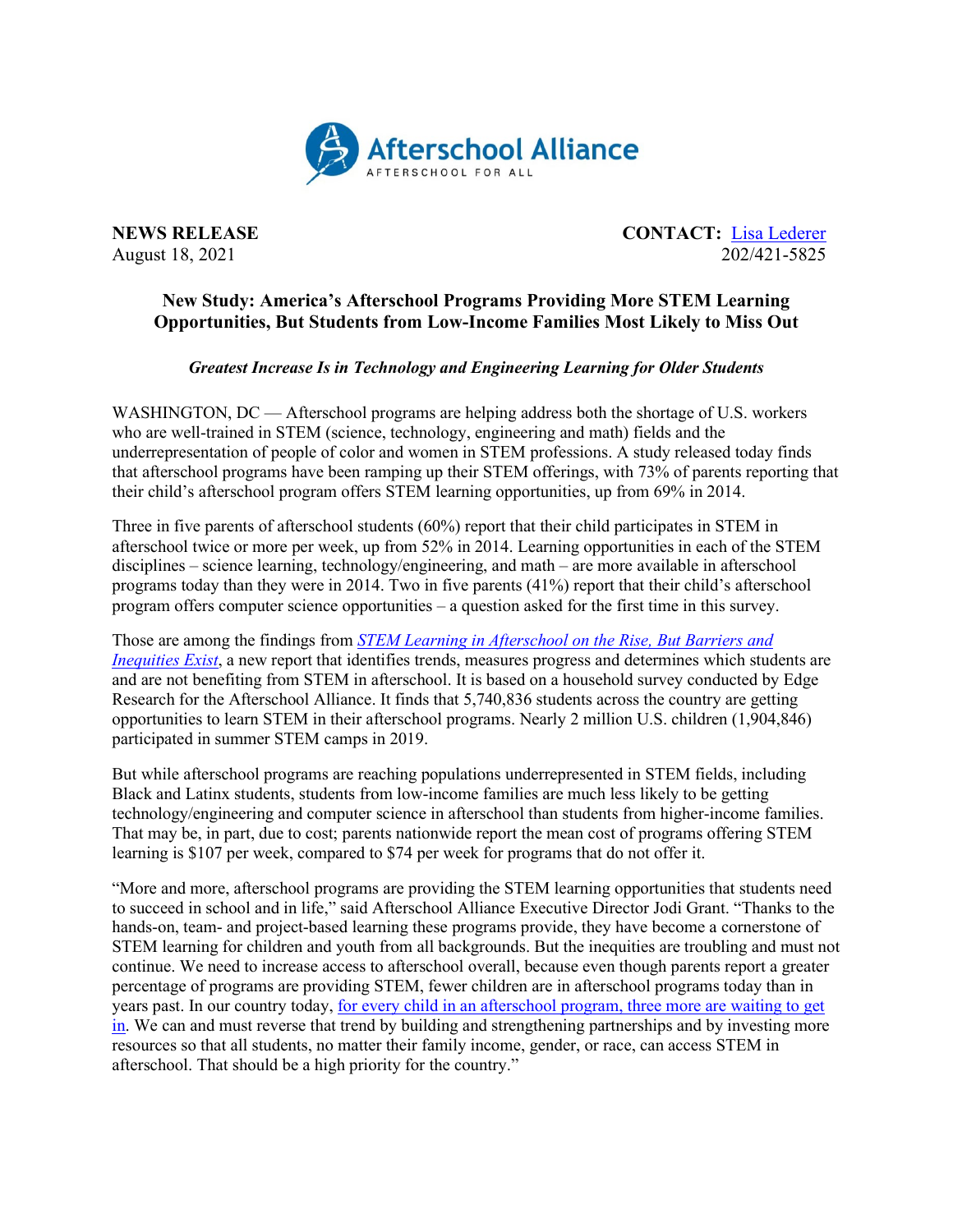*STEM Learning in Afterschool* is based on survey responses from more than 31,000 U.S. families. It includes national-level findings from smaller surveys of parents and program providers conducted in summer and fall of 2020 and spring of 2021. Among the key findings:

- **STEM learning opportunities in afterschool are on the rise.** Parents in 36 states report an increase in STEM offerings in afterschool programs since this study was last conducted in 2014. North Dakota had the largest growth, from 32% to 71%, followed by New Mexico, from 37% to 64%, and Mississippi, from 41% to 69%. Among the STEM disciplines, the greatest jump is in technology/engineering activities, which were offered by 30% of afterschool programs in 2014 and 39% today. This increase is even more pronounced for high school students, with 46% of parents of students in grades  $9 - 12$  now reporting that their child's afterschool program offers technology/engineering, up from 32% in 2014.
- **Afterschool programs are providing STEM learning opportunities to populations underrepresented in STEM fields.** More parents of Black (77%) and Latinx (77%) students report that their child's afterschool program offers STEM than White (72%) and Asian American (68%) parents. Parents of color are more likely than White parents to prioritize STEM and computer science in selecting an afterschool program, with 79% of Latinx and Asian American parents, 75% of Black parents, and 68% of White parents with a student in afterschool reporting it was important in their selection of a program.
- **But opportunities are not the same for all families.** More than three in five children in families with higher incomes (62%) participate in a STEM activity in their afterschool program twice per week or more, but just 56% of children in families with low incomes do. Just 27% of parents with the lowest incomes report that their child has technology and engineering activities in afterschool, compared to 44% of parents with the highest incomes, for a 17-point gap. For computer science learning, there is a 15-point gap between the lowest- and highest-income families (33% vs. 48%); and for science, a 14-point gap (43% vs. 57%). Parents in urban communities (79%) are more likely to report that their child has STEM learning opportunities in afterschool than suburban (72%) and rural (70%) parents. Children from higher-income households are three times more likely to participate in a summer STEM camp than children from households with lower incomes.
- **Afterschool and summer learning programs are providing STEM learning to more boys than girls.** Although afterschool STEM opportunities increased for both boys and girls from 2014 to today, opportunities are growing faster for boys. STEM learning opportunities increased from 69% in 2014 to 75% today for boys, while increasing from 69% to 72% for girls. Some 53% of STEM summer camp participants are boys and just 47% are girls.
- **Parents value and are satisfied with STEM learning in afterschool.** Three in four parents (76%) say that afterschool programs help children gain interest and skills related to STEM. Seventy-two percent of parents prioritize STEM and computer science in selecting an afterschool program – a significant jump from the 53% who did so in 2014. Among parents of afterschool program participants, those with older students and those with low incomes place the most importance on STEM learning in afterschool. Two in three parents of afterschool students (67%) report being satisfied with the STEM learning their child's afterschool program provides, and 41% are very satisfied.

The report includes a series of recommendations. Among them: increase the computer science and technology and engineering programming available in afterschool; increase partnerships between the larger STEM education community and afterschool programs; improve assessment measures of